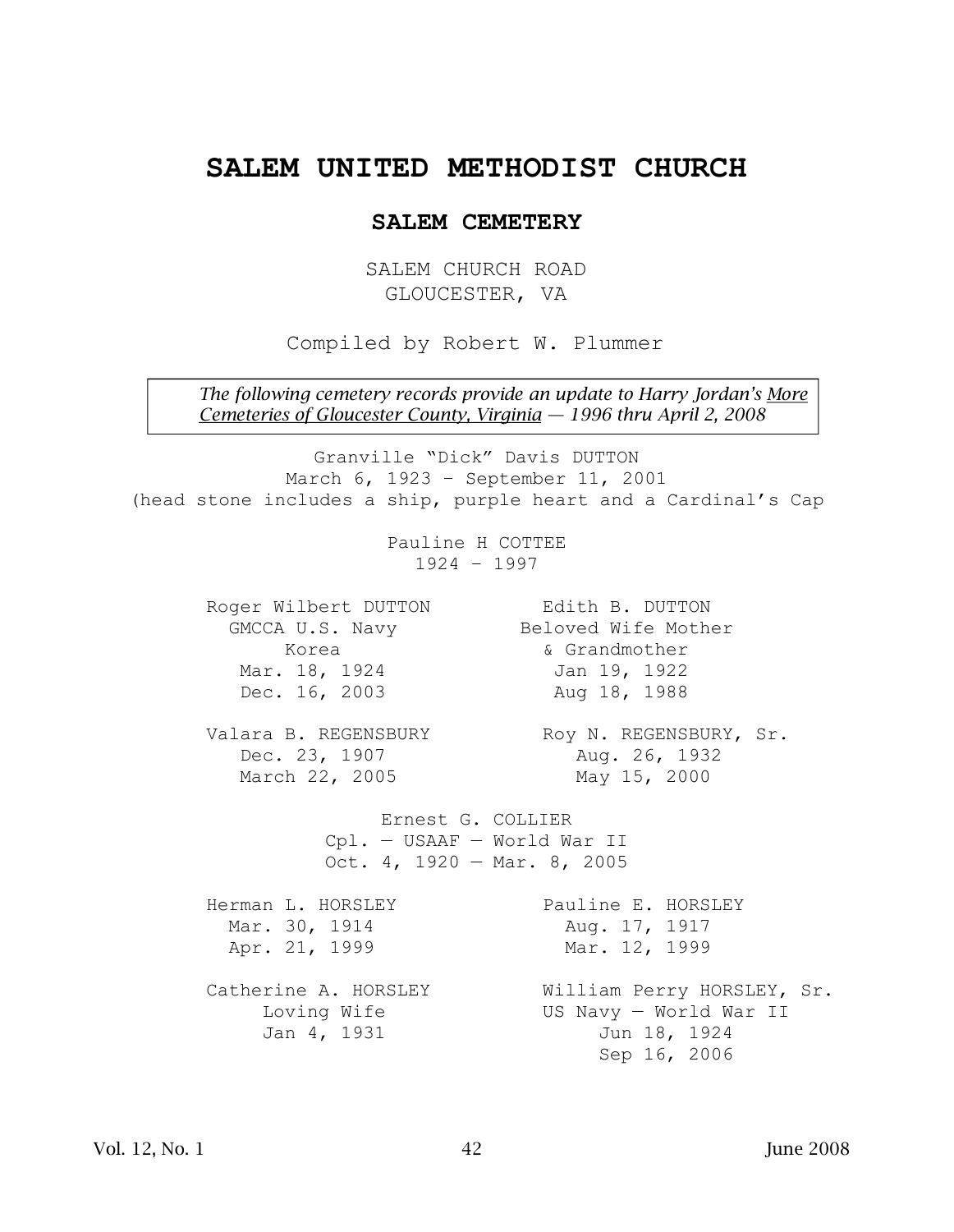Gene Leroy HORSLEY June 18, 1945 — June 8, 2006

HORSLEY

Willard H. Same Music Josephine W. Apr. 28, 1921 Sept. 15, 1930 Aug. 28, 1998 Foot stone

Willard H. HORSLEY U. S. Army — World War II Apr. 28, 1921 – Aug. 28, 1998

| Andrew Ira WALTON | Horace C. WALTON | Walter C. WALTON |
|-------------------|------------------|------------------|
| April 21, 1926    | Dec. 25, 1918    | March 24, 1933   |
| May 30, 1998      | March 9, 2001    | March 3, 2006    |
| In Loving Memory  | In God's Care    | In God's Care    |

STUBBLEFILD Ruth M. Westmoreland Beloved Wife of Robert L. STUBBLEFILD Born March 29, 1917 Died December 17, 2001 Lover – Friend – Mother

| Mabel Sears | Mary Farinholt | Mildred Lucile |
|-------------|----------------|----------------|
| DAVIS       | O' CONNOR      | T.AMRERTH      |
| 1912 - 2001 | Aug. 1, 1914   | June 15, 1905  |
|             | June 7, 2001   | March 5, 1998  |

Woody M BRISTOW Tec 5 US Army — WW II Dec 22, 1911 – Dec. 11, 1979 Agnes L. BRISTOW Aug. 6, 1927 – Nov. 26, 2003

> Grace G. MEREDITH Mar. 17, 1903 — Jan. 15, 2001

### RYCASKY

Minerva Sears Leo Nicholas May 18, 1915 November 15, 1916 October 23, 2000

### MEREDITH

| John A |              | Grace G |              |
|--------|--------------|---------|--------------|
|        | Jan 28, 1898 |         | Mar 17, 1903 |
|        | Feb 21, 1976 |         | Jan 15, 2001 |

Vol. 12, No. 1 June 2008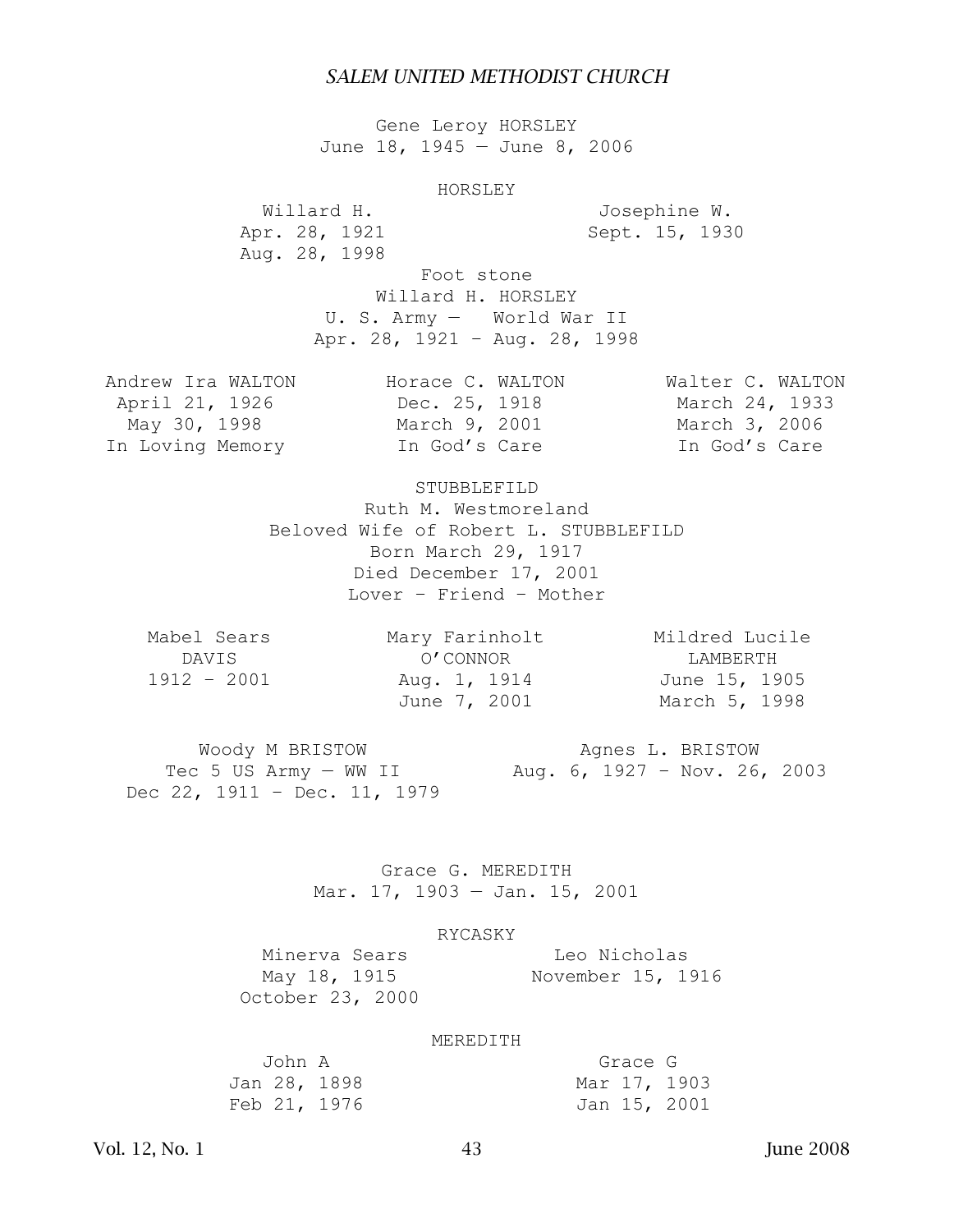#### WEBSTER

Gilbert M. Marie S. 1909 – 1986 1908 – 1999 HAYNES Wyndom R. Hilda M. 1910 – 1998 1908 – 1995 LAWSON Phillip Cary Grace Walton 1911 – 1972 1915 – 2001 PALMER Lemuel Charles Mildred Culliton 1913– 2000 1913 - 1997 FARY Edward Freeman Grace Chapman 1908-2006 March 30, 1912 March 3, 1991

#### JESSIE

| Father         |                   | Mother      |
|----------------|-------------------|-------------|
| Earl T.        |                   | Julia R     |
| Dec. 22, 1935  | Wed June 15, 1957 | Nov 9, 1938 |
| April 14, 2002 |                   |             |

### FLETCHER

James Robert **Elizabeth Ogburn** May 27, 1925 **Feb. 13, 1925** June 30, 1960 Sept. 14, 1998

#### SLAVEY

 Alma S John R Oct 9, 1922 July 23, 1916 May 15,1985 Jan 31, 2007 Precious Lord Take Our Hands

#### BOOKER

| Cecil M.     | Lorene H.      |
|--------------|----------------|
| June 3, 1917 | August 2, 1917 |
| May 2, 2002  | May 17, 1998   |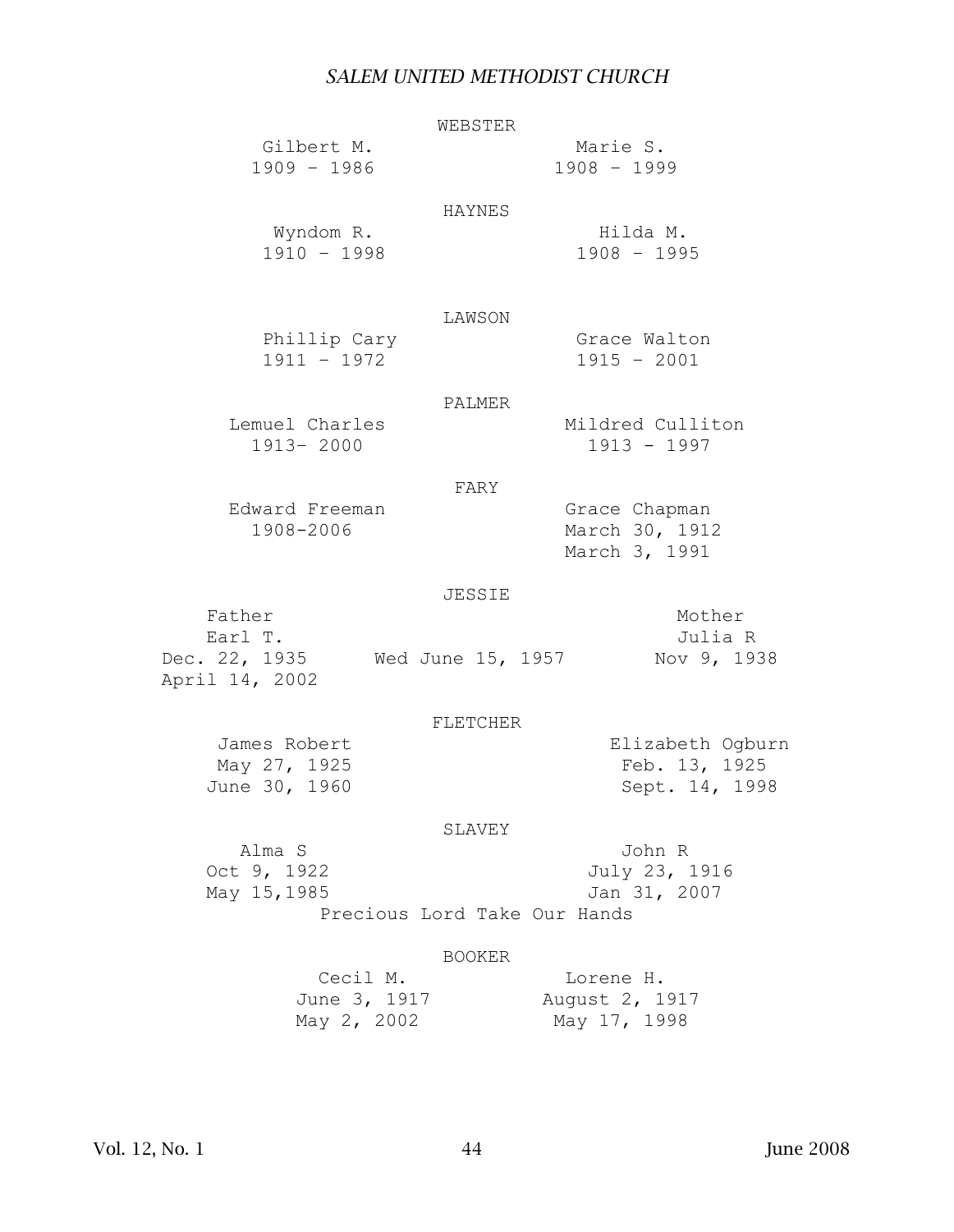### MARRINER

Patricia Ann Thrift Mother, Realtor, Broker, Appraiser Sept 5, 1942 — Mar 7, 1998

Benjamin A SCOTT, Jr. Gladys H. Garrett MAJ US Air Force Apr 14, 1922 — Jun 2, 2007 1940-2000

HAYDEN

| Walter J    | Mary D      |  |
|-------------|-------------|--|
| 1917 - 1980 | 1914 - 2001 |  |

### SEARS

| James E         | Rebecca W    |
|-----------------|--------------|
| April 18, 1922  | May 23, 1921 |
| July 24, 2002   | Jan. 4, 2004 |
| Wed May 4, 1943 |              |

Donald Wayne GOODE 1959-2005

Frances L. FOSTER 1938-2004

Herbert Oran FARINHOLT US Navy — TSGT US Air Force World War II — Korea June 2, 1924 - Dec. 3, 1999

### FLETCHER

Robert Wilroy Mandell Louise Carlton Dec. 6, 1904 Mar. 16, 1910 June 6, 1969 July 8, 1998

# Adam Darrell HOGGE Nov. 6, 1981-Mar. 12, 2002 Beloved Son of Jean Darnell Hogge and Wilson M. Hogge, Jr. Beloved Brother of Jeffery Wayne Hogge and Daniel W. Hogge "you came along just like a song and brightened my day"

William J. LANDON, Sr. Cpl US Marine Corps — Korea Feb. 8, 1932 Aug 7, 2006 Thomas Henry MISE, Sr. Pvt US Army — Korea Apr 9, 1932 Nov 26, 2006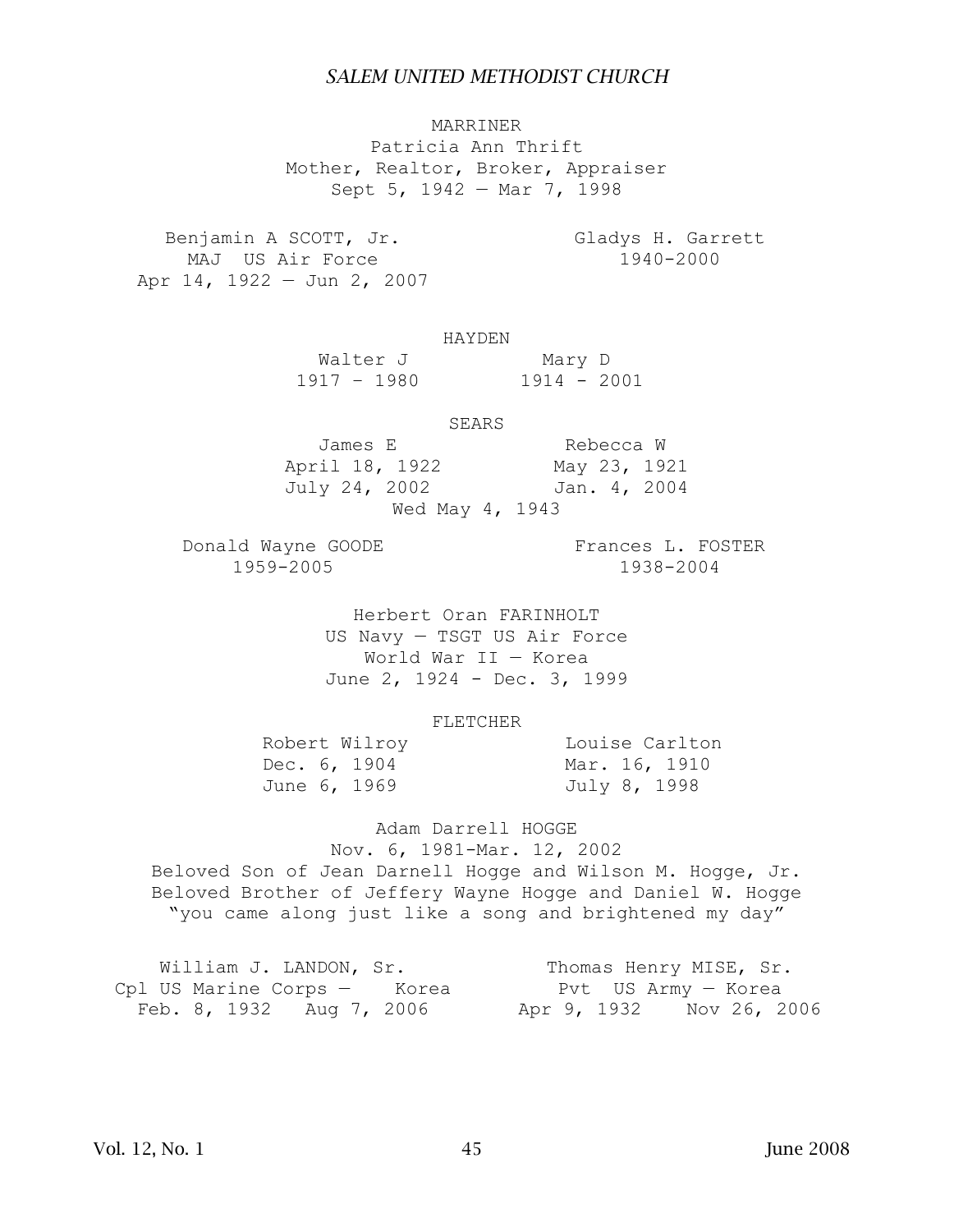RUST A Son's love for his mother Can stand the test of time From death until we walk Together in the hereafter Mother Son Ruby Lee  $\qquad$  Lee Fredrick January 6, 1914 March 12, 1949 October 29, 1995 ROY James E. Anna S. Jan. 7, 1927 Mar. 9, 1927 Aug. 13, 1993 Sept. 13, 2001 WILSON James Tabb Mary Vollerdt June 12, 1916 Feb. 1, 1924 Jan. 3, 2005 March 5, 2003 My Soul Shall Be Joyfull in the Lord. Frances B. WILSON 1926 – 2007 John K. BLATCHLEY Paige W. BLATCHLEY Therian McN WILSON June 2, 1907 Dec. 16, 1912 June 17, 1927 Oct 25, 1977 June 28, 2005 April 29, 1990 Wilbur Cary DUTTON Countess B. DUTTON May 26, 1920 Nov. 3, 1919 Nov 21, 1979 Dec. 8, 2002 BOHANNON C. Bennie Hilda D. June 4, 1910 Aug. 11, 1915 Dec. 2, 2001 Mar. 5, 2003 SOLES H. Shields<br>
March 30, 1909<br>
Annil 20, 1992 March 30, 1909 July 11, 1913 April 20, 1982 June 28, 1998 Married Aug. 22, 1930

> "Big Red" Everett Ray RICH May 7, 1984 — October 7, 2006